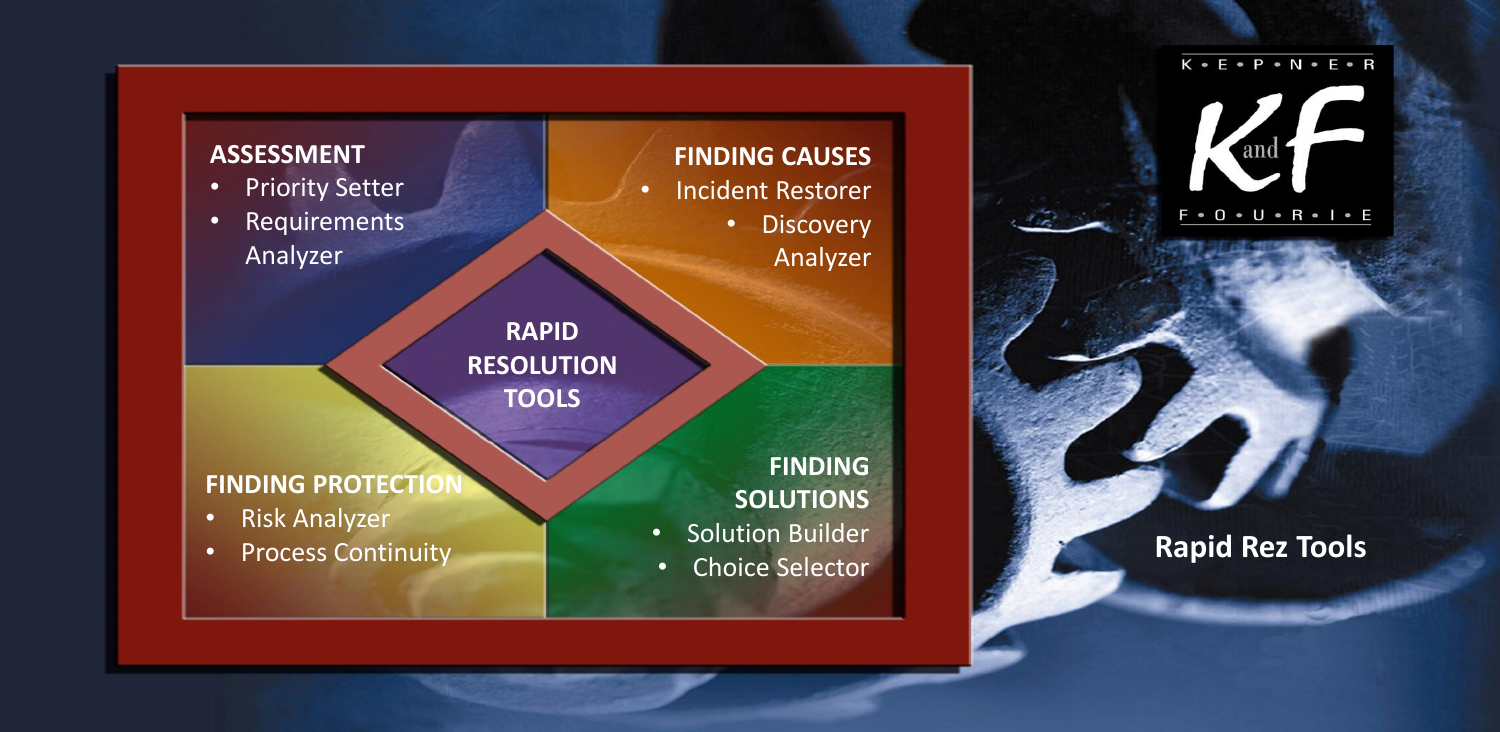## Thinking on Your Feet Questions | RAPID REZ

### **SITUATION ASSESSMENT**

- ❑ What issues/challenges are you currently having?
- ❑ What are the key requirements in this situation?
- ❑ What is important to you in this situation?
- ❑ Which issue is core, when resolved, would resolve some of the other issues as well?

### **FINDING PROTECTION**

- ❑ What is the ultimate effect you are worried about?
- ❑ What is your reason for saying this potential problem could occur?
- ❑ What can you do to avoid this reason becoming a cause for you?
- ❑ What could go wrong in this "weakness" area of the process?

### **FINDING REASONS**

- ❑ What is the most specific fault you are having?
- ❑ What is unique about the fault?
- ❑ What would explain the unique aspects of the fault?
- ❑ If this reason is true, does it explain the fault and its uniqueness?

### **FINDING SOLUTIONS**

- ❑ What is the ultimate purpose of this solution?
- ❑ How does this action satisfy the requirement?
- ❑ Which actions would meet this purpose the best?
- ❑ Which actions, when combined will provide you with the most holistic solution for all the requirements?

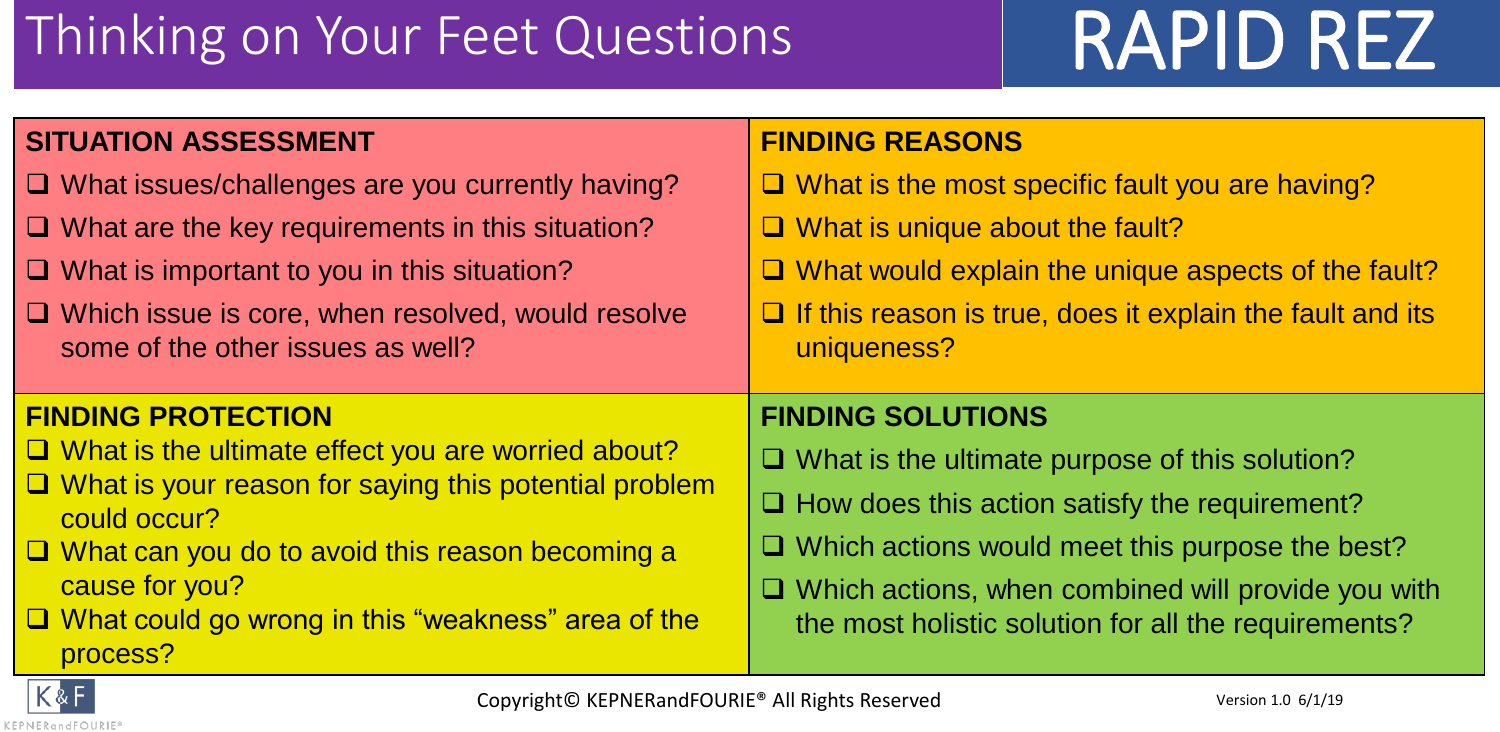# Priority Setter RAPID REZ

| 1. State                                                             |                                | 2. List Issues, Problems, Challenges And                                                                              |                                                                                                                                    | <b>Criteria</b>                  |                                         |                                | <b>3. Generate Action Steps</b>                                                                                                          |  |  |
|----------------------------------------------------------------------|--------------------------------|-----------------------------------------------------------------------------------------------------------------------|------------------------------------------------------------------------------------------------------------------------------------|----------------------------------|-----------------------------------------|--------------------------------|------------------------------------------------------------------------------------------------------------------------------------------|--|--|
| <b>Situation</b>                                                     |                                | <b>Concerns</b>                                                                                                       | Criterion<br>Criterion<br>Criterion                                                                                                |                                  |                                         |                                |                                                                                                                                          |  |  |
|                                                                      |                                |                                                                                                                       |                                                                                                                                    |                                  |                                         |                                |                                                                                                                                          |  |  |
| <b>ASK: What is</b><br>the problem<br>situation you<br>would like to | $\mathbf{1}$<br>$\overline{2}$ | ASK: Focusing on your problem situation,<br>what are the current concerns you are having<br>within this problem area? | <b>Generating Criteria - ASK: What is</b><br>important to you in this Problem<br>Situation?<br>(Type input into "criterion" space) |                                  |                                         | $\mathbf{1}$<br>$\overline{2}$ | <b>ASK:</b> Which issue is CORE, and if<br>resolved, would resolve most of the<br>other issues as well?<br><b>or</b>                     |  |  |
| address?<br><b>ASK: What</b>                                         | 3                              | <b>ASK:</b> What performance issues and<br>challenges are you currently experiencing in<br>this problem situation?    | [LIST: A maximum of three only]<br>Evaluation of Issues - ASK: How does                                                            |                                  |                                         | 3                              | <b>ASK:</b> Logically where would you start?<br><b>Next Steps:</b>                                                                       |  |  |
| existing or<br>future situation<br>are you<br>concerned              | 4                              |                                                                                                                       | each concern, issue or problem impact<br>the criterion? Rate H (High), M<br>(Medium) or L (Low)                                    |                                  |                                         | 4                              | <b>ASK:</b> What implementation steps<br>would be cost effective and doable?                                                             |  |  |
| about?<br><b>Rule:</b><br>Agree on one<br>area only                  | 5<br>6                         | <b>Rules:</b><br>Be specific and phrase as an issue<br><b>Avoid duplication of issues</b>                             | <b>Rule:</b><br>(M)                                                                                                                | Evaluate one criterion at a time | Identify (H) first, then (L) and lastly |                                | <b>Rule:</b><br>Build your solution based on actions to<br>be implemented over a period of time to<br>address the CORE ISSUE identified. |  |  |

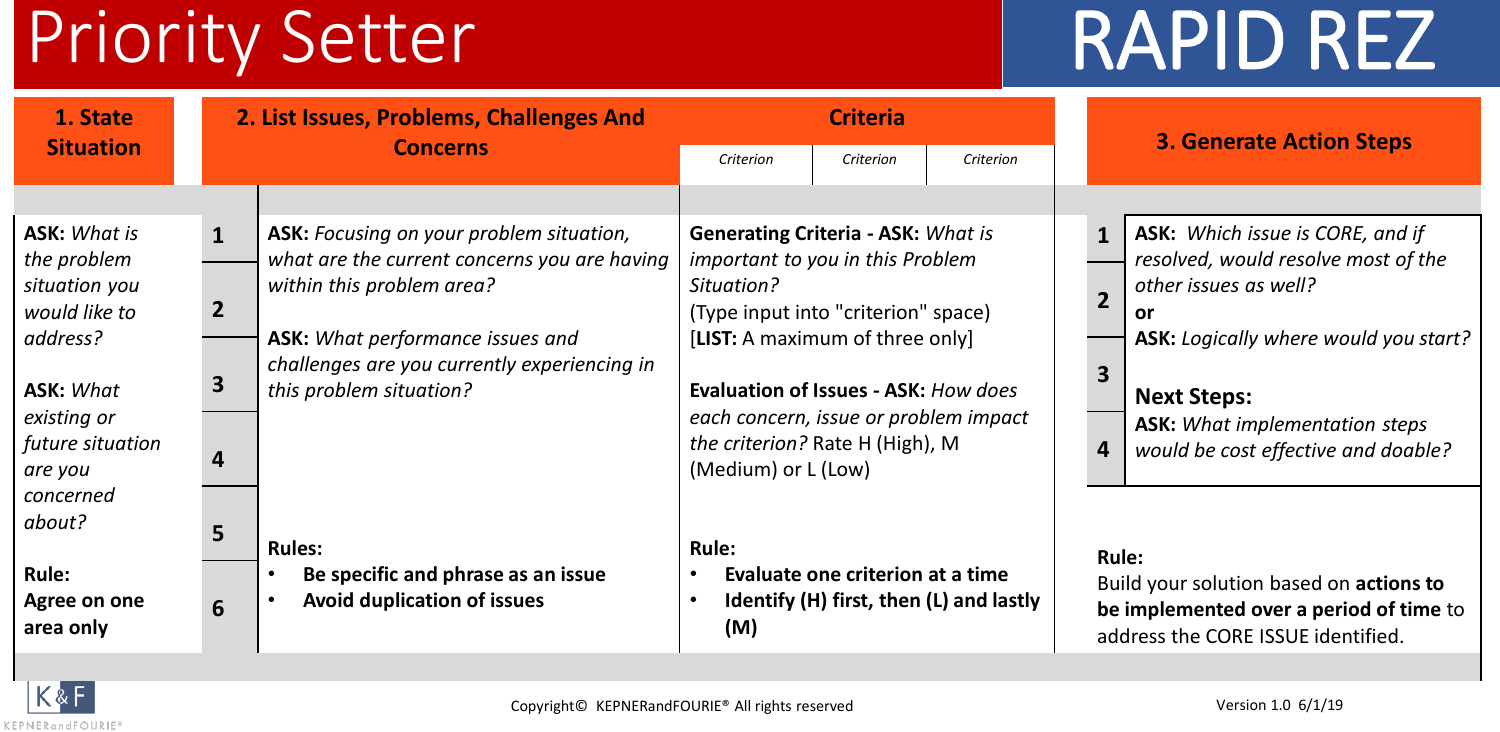## Requirements Analyzer RAPID REZ

| <b>Purpose</b> |
|----------------|
|----------------|

### **Stakeholders**

| 1. State the Purpose                                                            |                                                                              | <b>2. Generate Requirements</b>                                                                  |                                                                 | <b>3. List Key Requirements</b>                                                 |  |  |  |  |
|---------------------------------------------------------------------------------|------------------------------------------------------------------------------|--------------------------------------------------------------------------------------------------|-----------------------------------------------------------------|---------------------------------------------------------------------------------|--|--|--|--|
| <sup>2</sup> urpose<br><b>ASK:</b> What is the ultimate                         | <b>Results to Achieve</b>                                                    | <b>Problems to Remove</b>                                                                        |                                                                 |                                                                                 |  |  |  |  |
| eason/purpose these<br>equirements are needed?                                  | What are the results you would like<br>to achieve in this problem situation? | What existing problems do you<br>want to see removed in this problem                             |                                                                 | {OPTIONAL} Determine Weights:<br>Once you have the key requireme                |  |  |  |  |
| <b>Stakeholders</b>                                                             |                                                                              | situation?                                                                                       |                                                                 | get the stakeholders to agree on a<br>item's weight between 1 to 10.            |  |  |  |  |
| <b>ASK</b> : What stakeholders<br>nave a vested interest in                     |                                                                              | $\overline{2}$                                                                                   | <b>ASK:</b> Which requirement is the mo                         |                                                                                 |  |  |  |  |
| hese requirements?                                                              | <b>Risks to Avoid</b>                                                        | $\overline{3}$                                                                                   | important, give it a high weight.<br>Which requirement is least |                                                                                 |  |  |  |  |
| <b>ASK:</b> Whose inputs would<br>e critical for this exercise<br>or situation? | What future risks do you need to<br>avoid in this problem situation?         | What TIME & MONEY do you need<br>and are there any restrictions that<br>are out of your control? |                                                                 | important, give it an appropriate<br>weight. Weight the others within<br>range. |  |  |  |  |
|                                                                                 |                                                                              |                                                                                                  | 5                                                               | Rule: Word each key requirement<br>an objective to be achieved                  |  |  |  |  |

|                    | ASK:           | <b>Crystallize and Consolidate 3-5 requirements</b><br>Looking at all the requirements<br>requirements are important and KEY in this problem<br>situation? | which |
|--------------------|----------------|------------------------------------------------------------------------------------------------------------------------------------------------------------|-------|
| U                  | 1              | {OPTIONAL} Determine Weights:                                                                                                                              |       |
| oblem <sup>.</sup> |                | Once you have the key requirements,                                                                                                                        |       |
|                    |                | get the stakeholders to agree on each                                                                                                                      |       |
|                    |                | item's weight between 1 to 10.                                                                                                                             |       |
|                    | $\overline{2}$ |                                                                                                                                                            |       |
|                    |                | <b>ASK:</b> Which requirement is the most                                                                                                                  |       |
|                    | 3              | important, give it a high weight.                                                                                                                          |       |
|                    |                | Which requirement is least                                                                                                                                 |       |
| need               |                | important, give it an appropriate                                                                                                                          |       |
| that               | 4              | weight. Weight the others within the                                                                                                                       |       |
|                    |                | range.                                                                                                                                                     |       |
|                    | 5              |                                                                                                                                                            |       |
|                    |                | Rule: Word each key requirement as                                                                                                                         |       |
|                    |                | an objective to be achieved.                                                                                                                               |       |

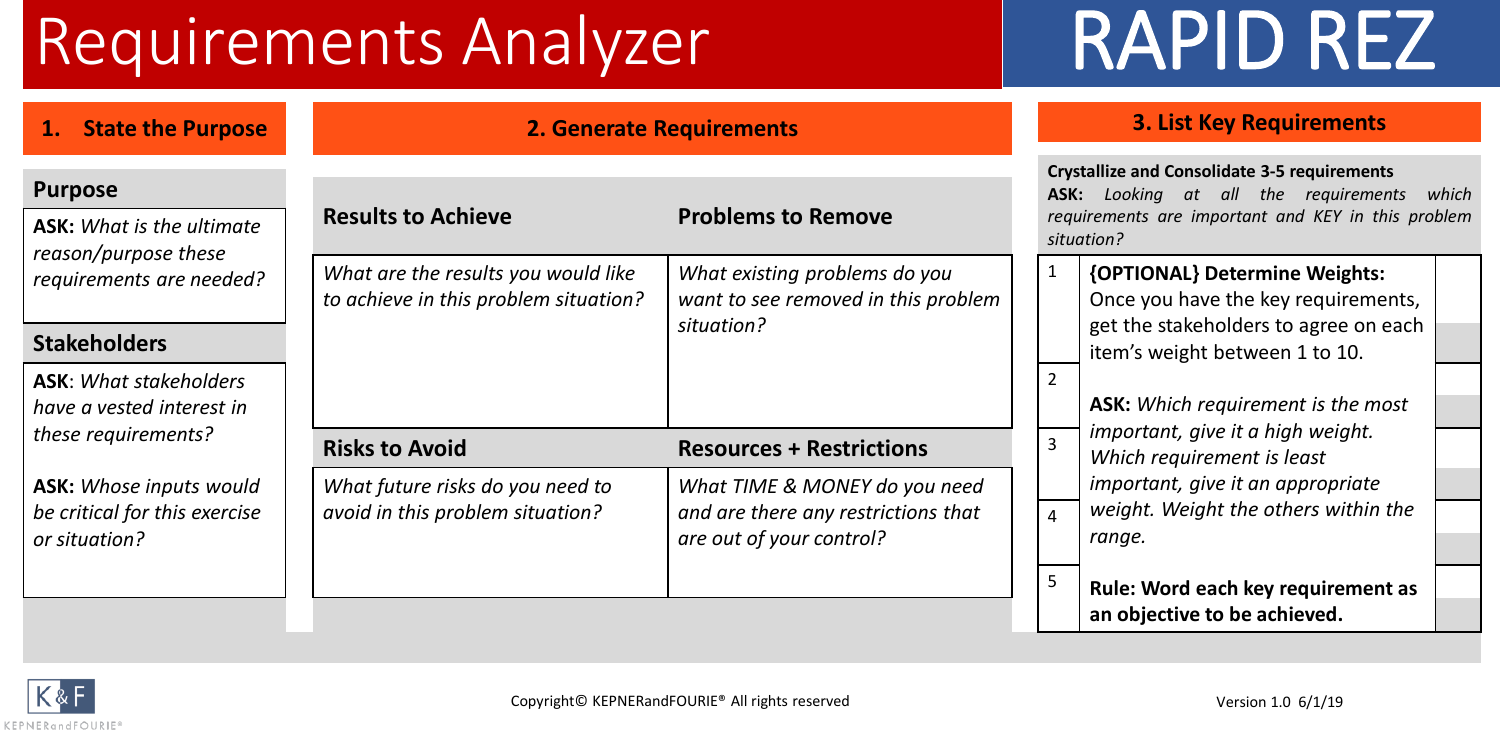# Incident Restorer RAPID REZ

| <b>1. Define Fault Uniqueness</b>                                                                                                                 |  | 2. Develop and Test Possible Reasons                         | <b>3. Identify Most Probable</b><br><b>Reason (MPR)</b>                        |                                                                            |  |  |  |
|---------------------------------------------------------------------------------------------------------------------------------------------------|--|--------------------------------------------------------------|--------------------------------------------------------------------------------|----------------------------------------------------------------------------|--|--|--|
| <b>Object</b><br>What is the OBJECT you are having a problem with?                                                                                |  | <b>Possible Reasons</b>                                      | <b>Testing</b>                                                                 | <b>MPR and ACTIONS</b>                                                     |  |  |  |
| Fault                                                                                                                                             |  | <b>STEP 2a: List Possible</b><br><b>Reasons for Incident</b> | <b>Step 2b: Test each Possible</b><br><b>Reason for Validity.</b>              | <b>Verify Most Probable Reason</b>                                         |  |  |  |
| What is wrong with the OBJECT? Can you be more specific or what do you mean by<br>"X"? Also: What is happening that is not supposed to happen?    |  | Refer to the Object,<br><b>Fault and Unique</b>              | Test the OBJECT, FAULT,<br>and applicable unique                               | Verify reasons only if necessary<br>by utilizing the easiest, cheapest     |  |  |  |
| <b>Fault Factors</b>                                                                                                                              |  | Factors.                                                     | <b>FAULT FACTORS</b>                                                           | and safest method to confirm a                                             |  |  |  |
| <b>Users</b>                                                                                                                                      |  |                                                              |                                                                                | fact and/or reason is true.                                                |  |  |  |
| Fault only experienced by certain types of user? Who are they specifically?                                                                       |  | <b>ASK: What would</b><br>explain this fault and             | <b>ASK:</b> If this reason is the<br>true reason, does it                      |                                                                            |  |  |  |
| <b>Location</b>                                                                                                                                   |  | its unique data?                                             | explain why we have a                                                          | <b>Actions For Workaround/Fix</b>                                          |  |  |  |
| Anything unique about the fault's geographic location? What is odd about it?                                                                      |  | <b>ASK: What event could</b>                                 | problem with this Object<br>or Fault?                                          | ASK: What would be the best way to                                         |  |  |  |
| <b>Timing/Pattern</b>                                                                                                                             |  | have triggered this                                          |                                                                                | restore this incident based on the                                         |  |  |  |
| Is there something ODD about the time the fault started for the first time?<br>Anything unique about the frequency of fault occurrences? Pattern? |  | fault and its unique<br>characteristics?                     | <b>Rules:</b><br><b>Repeat question for</b><br>$\bullet$<br>each Unique Factor | Most Probable Reason(s) identified?<br>ASK: If possible could you fix this |  |  |  |
| <b>Size</b>                                                                                                                                       |  | <b>Rule: Be specific in</b>                                  | Be destructive in                                                              | incident situation now?                                                    |  |  |  |
| Anything unique about the size of the incident or fault?<br>$K\&F$                                                                                |  | your wording                                                 | your testing                                                                   |                                                                            |  |  |  |

KEPNERandFOURIE®

Copyright© KEPNERandFOURIE® All rights reserved Version 1.0 6/1/19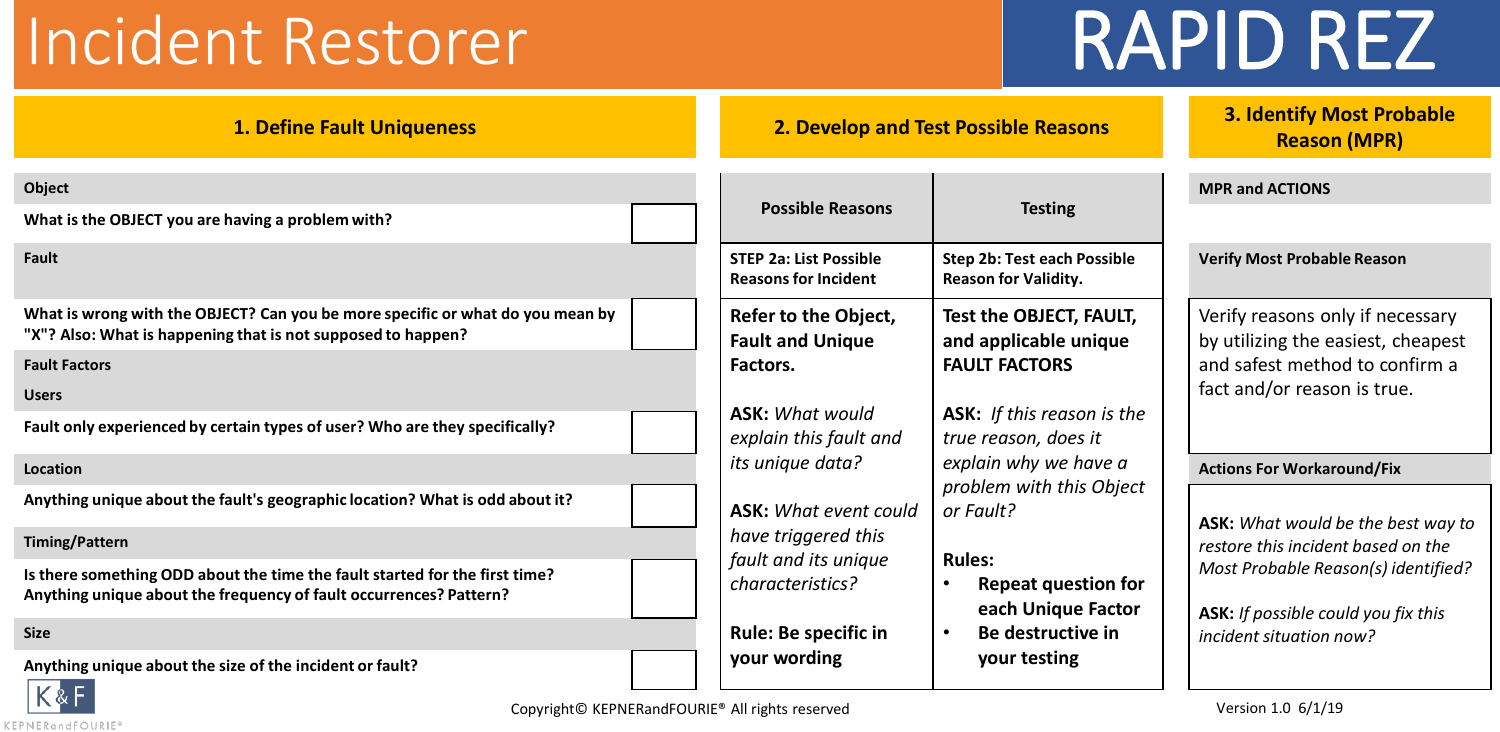## Discovery Analyzer RAPID REZ

### **1. State Problem 2. Conduct Problem/Challenge Discovery 3. Refocus Problem**

| <b>ASK:</b> What is the                                                                                                                                      | <b>Factors/Stakeholders</b>                                                                                                                                                                                                                                                                  | <b>Factors/Stakeholders</b>                                                                                                                                                                                                                                                                  | <b>Common Themes &amp; Core Issues</b>                                                                                                                                                                                                                             |  |  |  |  |  |  |
|--------------------------------------------------------------------------------------------------------------------------------------------------------------|----------------------------------------------------------------------------------------------------------------------------------------------------------------------------------------------------------------------------------------------------------------------------------------------|----------------------------------------------------------------------------------------------------------------------------------------------------------------------------------------------------------------------------------------------------------------------------------------------|--------------------------------------------------------------------------------------------------------------------------------------------------------------------------------------------------------------------------------------------------------------------|--|--|--|--|--|--|
| complex/vague problem<br>statement? What is the<br>issue or challenge you are<br>facing?                                                                     | ASK: How does the problem or challenge<br>influence or affect the Factors or Stakeholders?<br>Reverse the question by asking:                                                                                                                                                                | ASK: How does the problem or challenge<br>influence or affect the Factors or Stakeholders?<br>Reverse the question by asking:                                                                                                                                                                | ASK: What one concept/word/core issue or<br>1<br>theme will describe most of the elements<br>$\overline{2}$<br>listed? or<br>3                                                                                                                                     |  |  |  |  |  |  |
| ASK: What is your concern,<br>what are you worried<br>about?                                                                                                 | ASK: How does the Factor / Stakeholder<br>influence or contribute to the problem or<br>challenge?                                                                                                                                                                                            | <b>ASK:</b> How does the Factor / Stakeholder<br>influence or contribute to the problem or<br>challenge?                                                                                                                                                                                     | 4<br>ASK: What is your new realization of the<br>problem now?<br>5                                                                                                                                                                                                 |  |  |  |  |  |  |
| Rule: Try to be concise, but<br>do not force the issue.                                                                                                      | Rule: Record short, concise but specific<br>statements                                                                                                                                                                                                                                       | Rule: Record short, concise but specific<br>statements                                                                                                                                                                                                                                       |                                                                                                                                                                                                                                                                    |  |  |  |  |  |  |
|                                                                                                                                                              | <b>Factors/Stakeholders</b>                                                                                                                                                                                                                                                                  | <b>Factors/Stakeholders</b>                                                                                                                                                                                                                                                                  | <b>Action Steps</b>                                                                                                                                                                                                                                                |  |  |  |  |  |  |
| <b>FACTORS/STAKEHOLDERS</b><br><b>ASK:</b> What are all the<br>components/factors<br>stakeholders that should be<br>considered in this problem<br>situation? | ASK: How does the problem or challenge<br>influence or affect the Factors or Stakeholders?<br>Reverse the question by asking:<br>ASK: How does the Factor / Stakeholder<br>influence or contribute to the problem or<br>challenge?<br>Rule: Record short, concise but specific<br>statements | ASK: How does the problem or challenge<br>influence or affect the Factors or Stakeholders?<br>Reverse the question by asking:<br>ASK: How does the Factor / Stakeholder<br>influence or contribute to the problem or<br>challenge?<br>Rule: Record short, concise but specific<br>statements | <b>ASK:</b> What is your shared understanding of<br>$\mathbf{1}$<br>the problem? or<br>$\overline{2}$<br><b>ASK:</b> What is your conclusion and action(s)<br>$\overline{\mathbf{3}}$<br>to be taken? or<br>ASK: What are the ways forward and next<br>5<br>steps? |  |  |  |  |  |  |

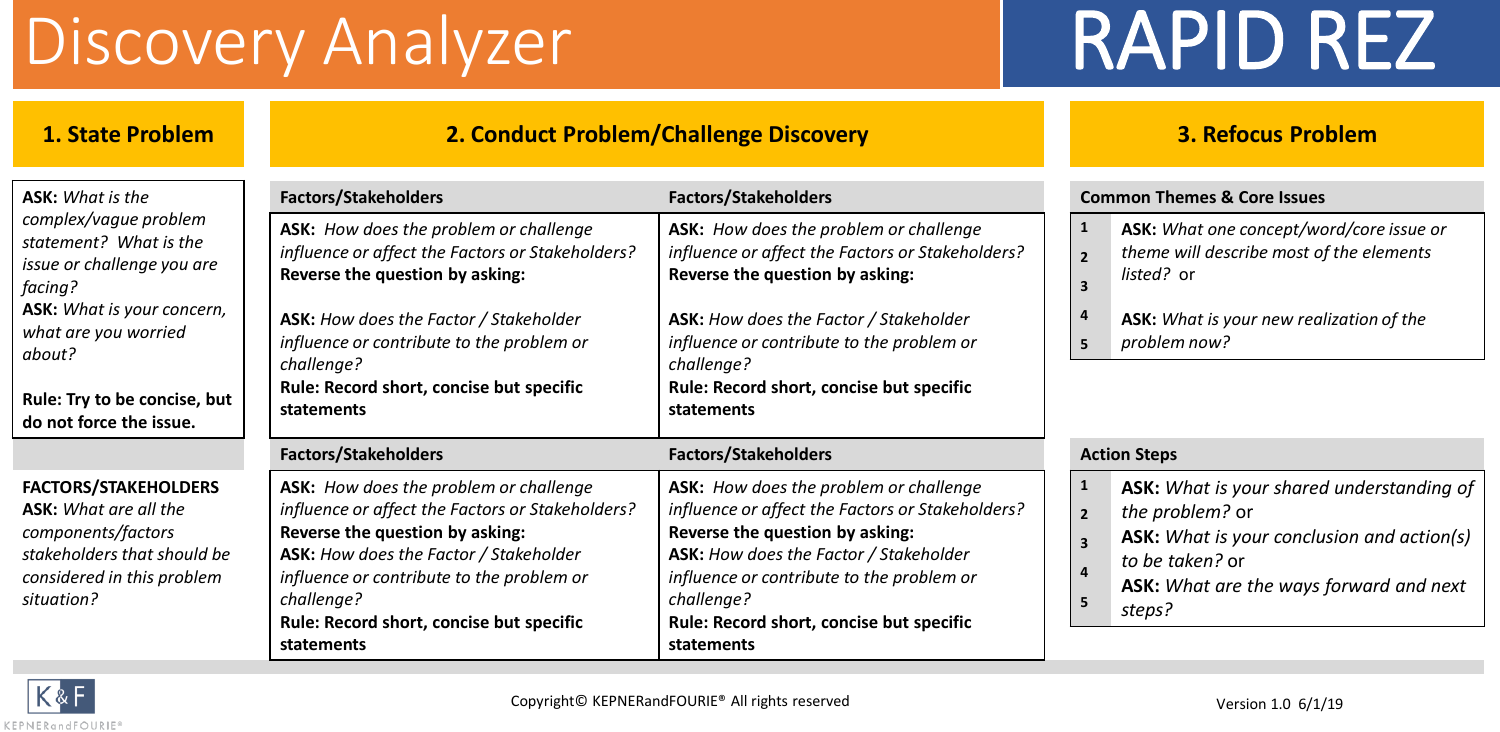## Solution Builder RAPID REZ

### **1. State Purpose & Requirements 2. Generate and Evaluate Actions 3. Build the Solution ASK:** *What is the ultimate purpose of this solution?* **Rule:**  • **Select appropriate ACTION word and OBJECT** • **Get all team members to be on the same page and agree**. **2 3 1 the existing budgets and infrastructure.** The existing budgets and infrastructure. **1 ASK:** *What are the 3 - 4 most important requirements for this solution?* **3**

- **ASK:** *What main and other key results do*
- **ASK:** *What key problems do you want to remove with this solution?* **3 3**
	- **ASK:** *What key risks or future problems do you want to avoid?*
- $\begin{array}{|c|c|c|c|}\n\hline\n\end{array}$  **.** ASK: What money and time are you  $\begin{array}{|c|c|c|c|}\n\hline\n\end{array}$ *permitted to spend and/or preserve? Any requirements out of your control?*

|                                                                                                                                                                                                   | <b>Purpose Statement</b>                                                                                                                                  |                                           | <b>Requirement 1: Possible Actions</b>                                                                                                                                                                                              | <b>Combine Actions</b>                                                                                                           |  |  |  |
|---------------------------------------------------------------------------------------------------------------------------------------------------------------------------------------------------|-----------------------------------------------------------------------------------------------------------------------------------------------------------|-------------------------------------------|-------------------------------------------------------------------------------------------------------------------------------------------------------------------------------------------------------------------------------------|----------------------------------------------------------------------------------------------------------------------------------|--|--|--|
| ASK: What is the ultimate purpose of this solution?<br>Rule:<br>Select appropriate ACTION word and OBJECT<br>Get all team members to be on the same page<br>and agree.<br><b>Key Requirements</b> |                                                                                                                                                           | $\overline{2}$<br>$\overline{\mathbf{3}}$ | <b>Generate Actions For each KEY REQUIREMENT</b><br>ASK: What action can you take to meet or satisfy this specific requirement?<br>[Try to generate at least 2-3 actions per requirement]<br><b>Requirement 2: Possible Actions</b> | ASK: Which 3-4 actions, when<br>combined will provide you with the<br>most holistic solution to meet all<br>requirements listed? |  |  |  |
|                                                                                                                                                                                                   |                                                                                                                                                           | 1<br>$\overline{\phantom{a}}$             | RULE: It must be doable, cost effective actions that could be handled within                                                                                                                                                        | Also consider actions that would<br>provide the 'glue' in this problem                                                           |  |  |  |
|                                                                                                                                                                                                   | <b>ASK:</b> What are the 3 - 4 most important<br>requirements for this solution?                                                                          |                                           | the existing budgets and infrastructure.<br><b>Requirement 3: Possible Actions</b>                                                                                                                                                  | situation.<br>ASK: What action could you add to                                                                                  |  |  |  |
|                                                                                                                                                                                                   | ASK: What main and other key results do<br>you want to achieve with this solution?<br>ASK: What key problems do you want to<br>remove with this solution? | $\overline{2}$<br>$\overline{\mathbf{3}}$ | <b>Evaluate Actions for each KEY REQUIREMENT</b><br>ASK: Which action(s) will meet this requirement the best? or<br>ASK: Which action(s) is that good that it needs to be part of the final solution?                               | the existing mix of actions that would<br>improve the changes of<br>implementation success?                                      |  |  |  |
|                                                                                                                                                                                                   | ASK: What key risks or future problems do                                                                                                                 |                                           | <b>Requirement 4: Possible Actions</b>                                                                                                                                                                                              |                                                                                                                                  |  |  |  |
|                                                                                                                                                                                                   | you want to avoid?<br>ASK: What money and time are you<br>permitted to spend and/or preserve? Any<br>requirements out of your control?                    | $\overline{2}$<br>$\overline{\mathbf{3}}$ | RULE: It must be doable, cost effective actions that could be handled within<br>the existing budgets and infrastructure.                                                                                                            | <b>Rule: Build the solution based on</b><br>actions to be implemented over a<br>period of time.                                  |  |  |  |

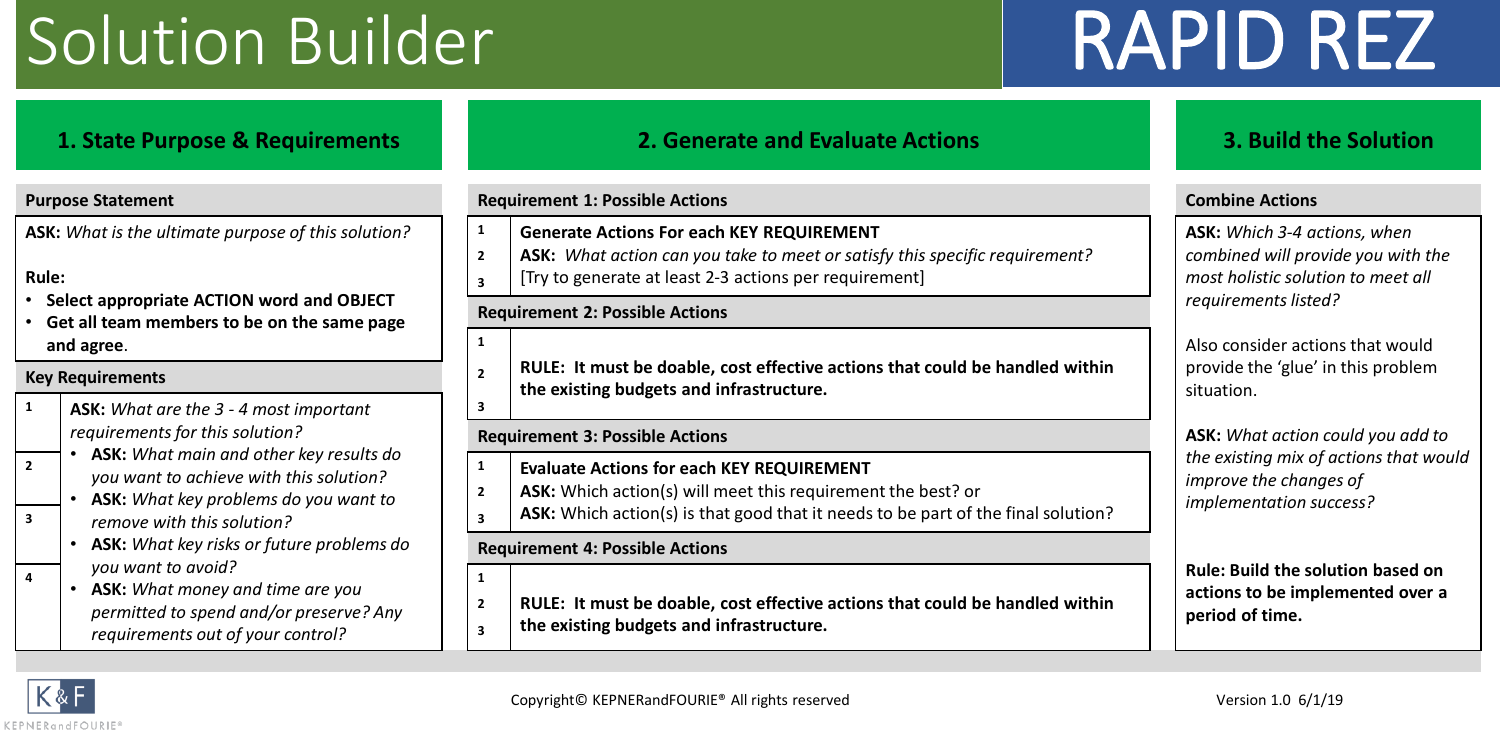## Choice Selector RAPID REZ

### **1. List Key Requirements 2. Generate and Evaluate Alternatives for BENEFITS and RISKS 3. Make a Choice**

| <b>Purpose Statement</b>                                                                          | <b>Alternative 1</b> |                         |                                                                                                             |                                                                                               | <b>Alternative 2</b>                         |                      |              | <b>Alternative 3</b>                                                                                             |                                                                                                                                                          | <b>Alternative 4</b> |                                |                      |                                                    | <b>Final Choice</b> |                                                             |  |
|---------------------------------------------------------------------------------------------------|----------------------|-------------------------|-------------------------------------------------------------------------------------------------------------|-----------------------------------------------------------------------------------------------|----------------------------------------------|----------------------|--------------|------------------------------------------------------------------------------------------------------------------|----------------------------------------------------------------------------------------------------------------------------------------------------------|----------------------|--------------------------------|----------------------|----------------------------------------------------|---------------------|-------------------------------------------------------------|--|
| ASK: What is the selection you need to make?                                                      |                      | What is alternative 1?  |                                                                                                             |                                                                                               | What is alternative 2?                       |                      |              |                                                                                                                  | What is alternative 3?                                                                                                                                   |                      | What is alternative 4?         |                      |                                                    |                     | <b>ASK:</b> What is your<br>selection that best             |  |
| <b>Key Requirements</b>                                                                           | <b>WT</b>            | <b>Benefit</b><br>Score | <b>Risk</b><br>Score                                                                                        | <b>TOTAL</b>                                                                                  | <b>Benefit</b><br>Score                      | <b>Risk</b><br>Score | <b>TOTAL</b> | <b>Benefit</b><br>Score                                                                                          | <b>Risk</b><br>Score                                                                                                                                     | <b>TOTAL</b>         | <b>Benefit</b><br><b>Score</b> | <b>Risk</b><br>Score | <b>TOTAL</b>                                       |                     | satisfies your key<br>requirements for<br>acceptable risks? |  |
| ASK: What are 3-5 key requirements                                                                | 8                    |                         |                                                                                                             | <b>BENEFIT SCORE:</b> The benefit score represents a                                          |                                              |                      |              | <b>RISK SCORE:</b>                                                                                               |                                                                                                                                                          |                      |                                |                      |                                                    |                     |                                                             |  |
| for this selection?                                                                               | 10                   | $\bullet$               |                                                                                                             | level of satisfaction on a scale from 1-10.<br>10 High to 1 Low and the rest in-between the H |                                              |                      |              | the benefit score?                                                                                               |                                                                                                                                                          |                      |                                |                      | ASK: How trustworthy is the data used to arrive at |                     | <b>ASK:</b> Any other ideas<br>you would like to add        |  |
| <b>ASK:</b> Which requirement is most<br>important?                                               | 9                    | and L                   |                                                                                                             |                                                                                               | <b>ASK:</b> Which alternative satisfies this |                      |              | The risk score represents a level of trust on a<br>scale from 1-3.                                               |                                                                                                                                                          |                      |                                |                      |                                                    |                     | for the final answer?                                       |  |
| Weight the requirements from 10<br>-1 (Rate a 10 for highest                                      | 10                   |                         |                                                                                                             | requirement the best? = High Score. Enter an<br>appropriate high score between 1-10.          |                                              |                      |              | $3 =$ Close to fact and high integrity; $2 = 50/50$ and<br>don't really know; $1 = Do$ not really trust the data |                                                                                                                                                          |                      |                                |                      |                                                    |                     |                                                             |  |
| importance and the rest<br>accordingly)                                                           | 7                    |                         |                                                                                                             | <b>ASK:</b> Which alternative satisfies this<br>requirement the least? = Low score. Enter an  |                                              |                      |              | used to arrive at this SCORE.                                                                                    |                                                                                                                                                          |                      |                                |                      |                                                    |                     | Record the final choice<br>with any footnotes that          |  |
| <b>ASK:</b> How important are the other<br>requirements in relation to the 10<br>already awarded? |                      |                         | appropriate low score for it.<br>ASK: How well do the remaining alternatives<br>score for this requirement? |                                                                                               |                                              |                      |              |                                                                                                                  | <b>TOTAL SCORE:</b><br>Add the risk and benefit score and multiply with<br>its requirement's weight. Add all scores to get the<br><b>SOLUTION TOTAL.</b> |                      |                                |                      |                                                    |                     | might have been<br>discussed during the<br>analysis.        |  |
|                                                                                                   |                      |                         |                                                                                                             | 482                                                                                           |                                              |                      | 612          |                                                                                                                  |                                                                                                                                                          | 584                  |                                |                      | 398                                                |                     | <b>SOLUTION TOTAL</b>                                       |  |

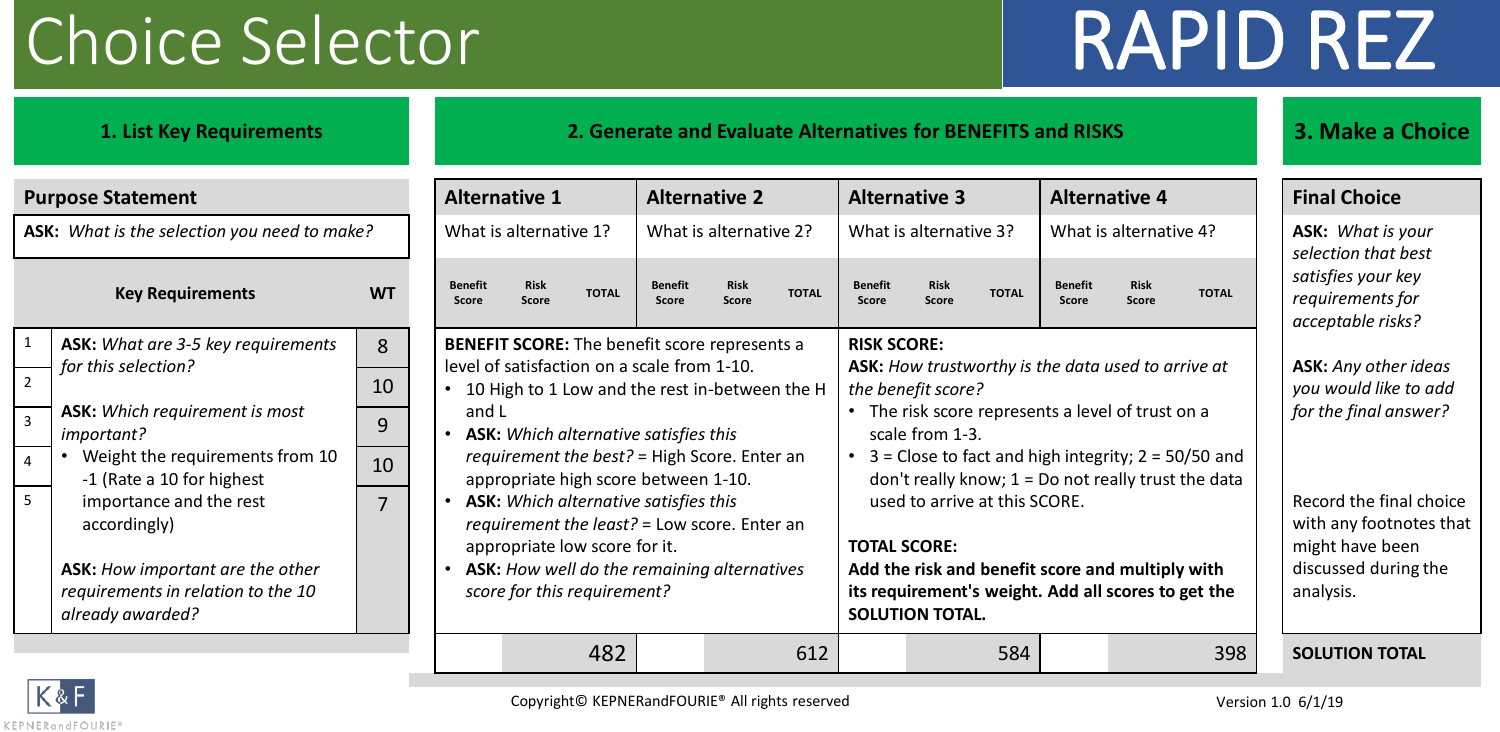# Risk Analyzer RAPID REZ

| <b>1. Identify Risks</b> |                                                                                                                                                                                                      |        |              |                                 | <b>2. Plan Protection</b>                                                                                                                                                  | <b>3. Generate Action Plan</b>                                                                                                                                                                          |                                                                                                                                                                                  |             |     |  |
|--------------------------|------------------------------------------------------------------------------------------------------------------------------------------------------------------------------------------------------|--------|--------------|---------------------------------|----------------------------------------------------------------------------------------------------------------------------------------------------------------------------|---------------------------------------------------------------------------------------------------------------------------------------------------------------------------------------------------------|----------------------------------------------------------------------------------------------------------------------------------------------------------------------------------|-------------|-----|--|
|                          | <b>Potential Problems</b>                                                                                                                                                                            | P      | <sub>S</sub> |                                 | <b>Likely Reasons</b>                                                                                                                                                      | <b>Mitigating Actions</b>                                                                                                                                                                               | <b>Action Steps</b>                                                                                                                                                              | <b>Resp</b> | D/L |  |
| $\overline{2}$           | ASK: Which plan, decision or<br>action are you focusing on?<br>ASK: What could go wrong?<br><b>ASK:</b> What is the ultimate effect<br>you are worried about?<br><b>ASK:</b> What could happen that  | H<br>H | M<br>H       | 1.1<br>1.2<br>1.3<br>2.1<br>2.2 | <b>ASK:</b> What are the likely<br>reasons that could cause this<br>Potential Problem to occur?<br>or<br><b>ASK:</b> Why do you say this<br>Potential Problem could occur? | <b>AVOIDING ACTIONS</b><br><b>ASK:</b> What avoiding action can<br>you take to eliminate or reduce<br>the probability this likely reason<br>causing the potential problem?<br><b>CONTINGENT ACTIONS</b> | <b>ASK: What mitigation actions</b><br>should you include in your<br>final plan?<br><b>RESPONSIBILITY [Resp]</b><br>ASK: Who is best qualified or<br>who is responsible for this |             |     |  |
| $\overline{3}$           | could derail your plan?<br><b>Rule:</b>                                                                                                                                                              | M      | M            | 2.3<br>3.1<br>3.2<br>3.3        |                                                                                                                                                                            | ASK: What can you do to deal<br>with or reduce the seriousness of<br>the effects of the Potential<br>Problem if it does occur?                                                                          | activity?<br><b>DEADLINE [D/L]</b><br>ASK: What would be a                                                                                                                       |             |     |  |
|                          | Be specific as possible<br>ASK: What is the likelihood/probability<br>this potential problem could occur?<br>Rate [Probability] H= Definite<br>Chance, L= Minimal chance and<br><b>M=Some Chance</b> |        |              | 4.1<br>4.2<br>4.3               | <b>Rule:</b><br>[Maximum three specific                                                                                                                                    | <b>Rules:</b><br>Be specific in the wording you<br>use for each action.                                                                                                                                 | reasonable deadline or target<br>date for completion?                                                                                                                            |             |     |  |
| -5                       | ASK: What is the business impact if the<br>potential problem does occur?<br>Rate [Seriousness] Rate in terms of:<br>H>75%, M>50, L<50%                                                               |        |              | 5.1<br>5.2                      | plausible likely reasons per<br>HH and MH/HM potential<br>problems]                                                                                                        | Must be specific, cost<br>effective actions that could be<br>handled within the existing<br>budgets and infrastructure                                                                                  | <b>IDENTIFY:</b><br>Cost effective & Extraordinary<br>actions and list very specific<br>actions                                                                                  |             |     |  |